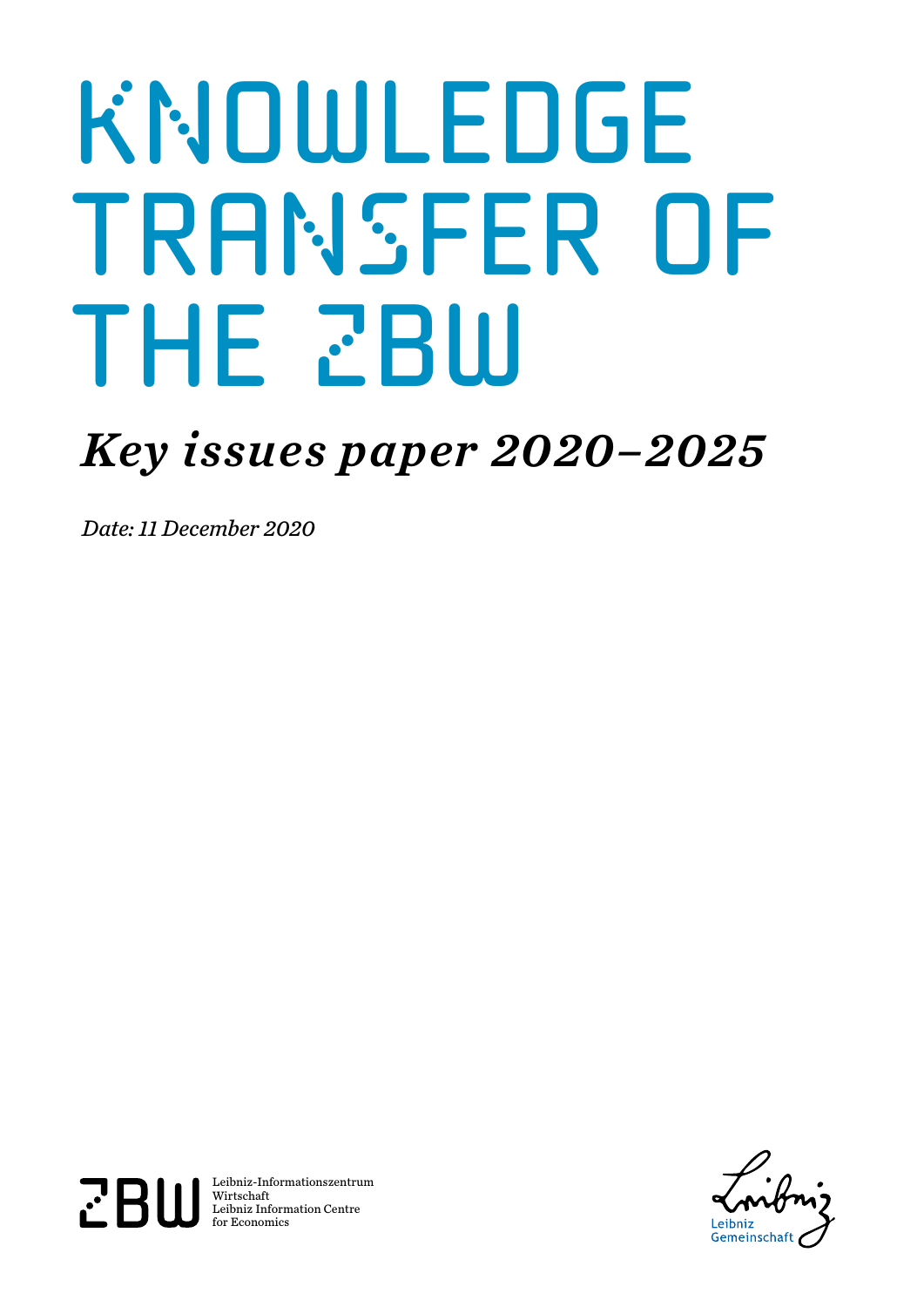#### **Preamble**

As a user-oriented information infrastructure institution, the ZBW – Leibniz Information Centre for Economics is committed to the paradigm of Open Science. The ZBW studies the effects of the digitisation of the science system on research and publishing processes in economics and related disciplines. The ZBW aims to transfer its research-based knowledge to the non-academic world.

The ZBW is also a key actor for the knowledge transfer from economic research into the academic and non-academic world.

In addition, the ZBW wants to pick up on questions and information needs of society and integrate them into its research projects and research-based service innovations. Thus, the ZBW actively promotes knowledge transfer.

#### **Definition of knowledge transfer**

In principle, knowledge transfer is characterised by content being exchanged through a format, resp. a channel. The dialogue between sender and receiver allows content to be transferred in fact. The more intensively the dialogue is conducted, the higher is the quality of the knowledge transfer. The roles of sender and receiver are not static but can change in the course of the dialogue.

The Leibniz Association<sup>1</sup> defines knowledge transfer as the exchange of knowledge between a Leibniz institution and the non-academic world.

#### Against this background, the ZBW defines knowledge transfer as an exchange of knowledge between the ZBW and business, society and politics.

What kind of knowledge is the focal point of knowledge transfer?

 $\rightarrow$  Knowledge transfer includes first and foremost the findings of economic research in Germany. In this context, the ZBW acts primarily as a hinge which ensures the transfer of research findings from economics to politics.

<sup>1</sup> Leibniz-Gemeinschaft (2019). Leitbild Leibniz-Transfer (in German) <https://www.leibniz-gemeinschaft.de/ueber-uns/neues/mediathek/publikationen/leitbild-leibniz-transfer.html>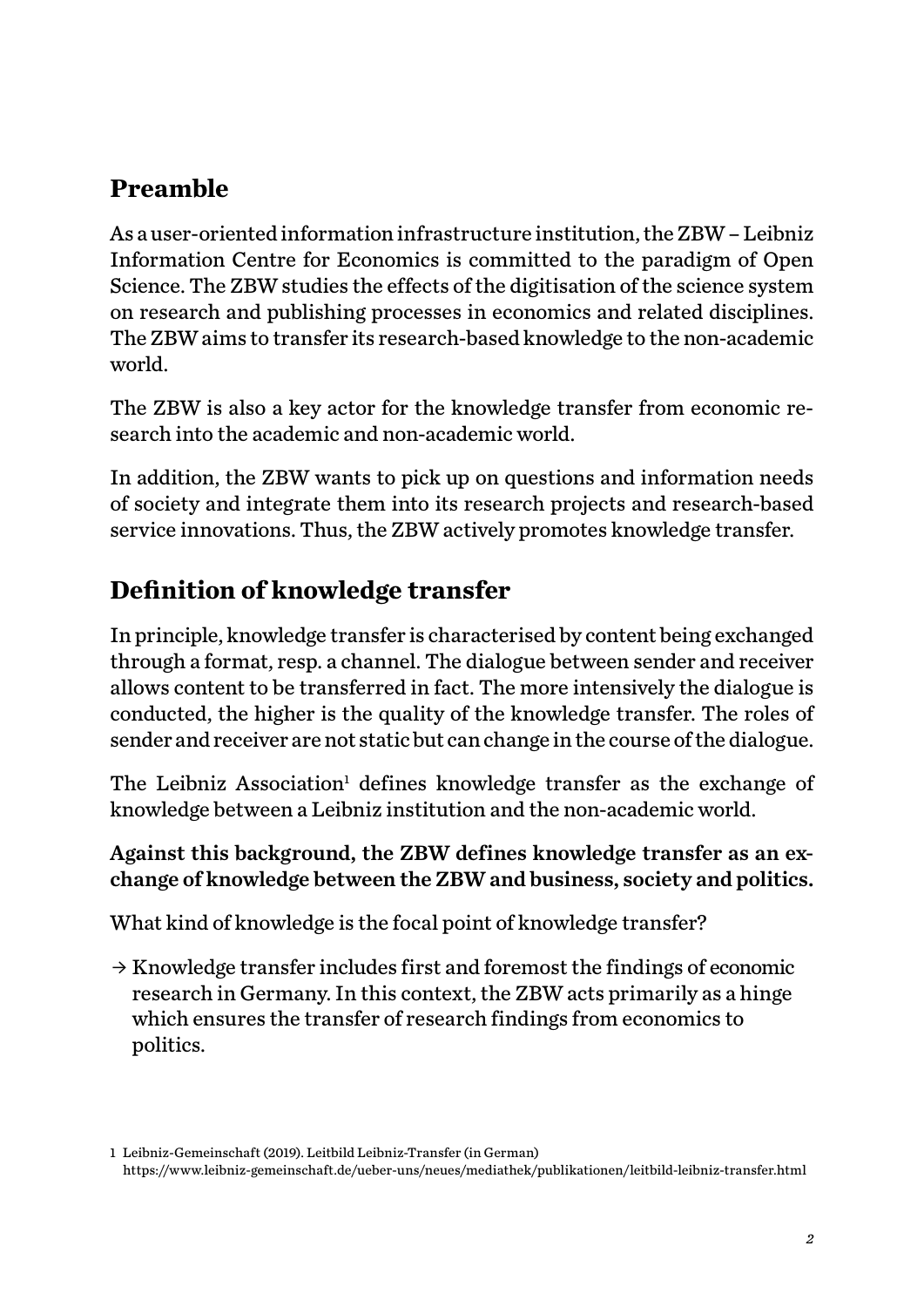- $\rightarrow$  Knowledge transfer also includes the ZBW's own, research-based knowledge. At the centre are findings from the areas of Open Science, Open Science infrastructures and possible Open Science applications.
- $\rightarrow$  Finally, the ZBW also uses knowledge transfer to pass on its experience and knowledge in librarianship regarding information provision and evaluation to its different target groups.

#### **Objectives of knowledge transfer**

The Leibniz Association pursues science for the weal and benefit of society in accordance with the ideal of "theoria cum praxi". Therefore it is a vital concern for the ZBW as a Leibniz institution to take the knowledge it has gained to the non-academic world and thus to increase society's ability to reflect and innovate. The transfer activities advance the application of the knowledge gained at the ZBW in other areas of society.

Knowledge transfer also serves to ensure the quality of research processes by critical scrutiny of gained knowledge and by reflection in dialogue with the various target groups. In line with good scientific practice, the ZBW advocates transparency in its research and work results. The ZBW thus pursues the strategy of open access as it is described in its key issues paper "Openness as area of action for the ZBW" (Open Access, Open Data, Open Educational Resources, Open Tools etc.).

Finally, the ZBW picks up on information needs and questions through its knowledge transfer with the non-academic world and can thus integrate them into its research projects and the innovation projects for further development of its services. The knowledge transfer is thus designed to be bi-directional.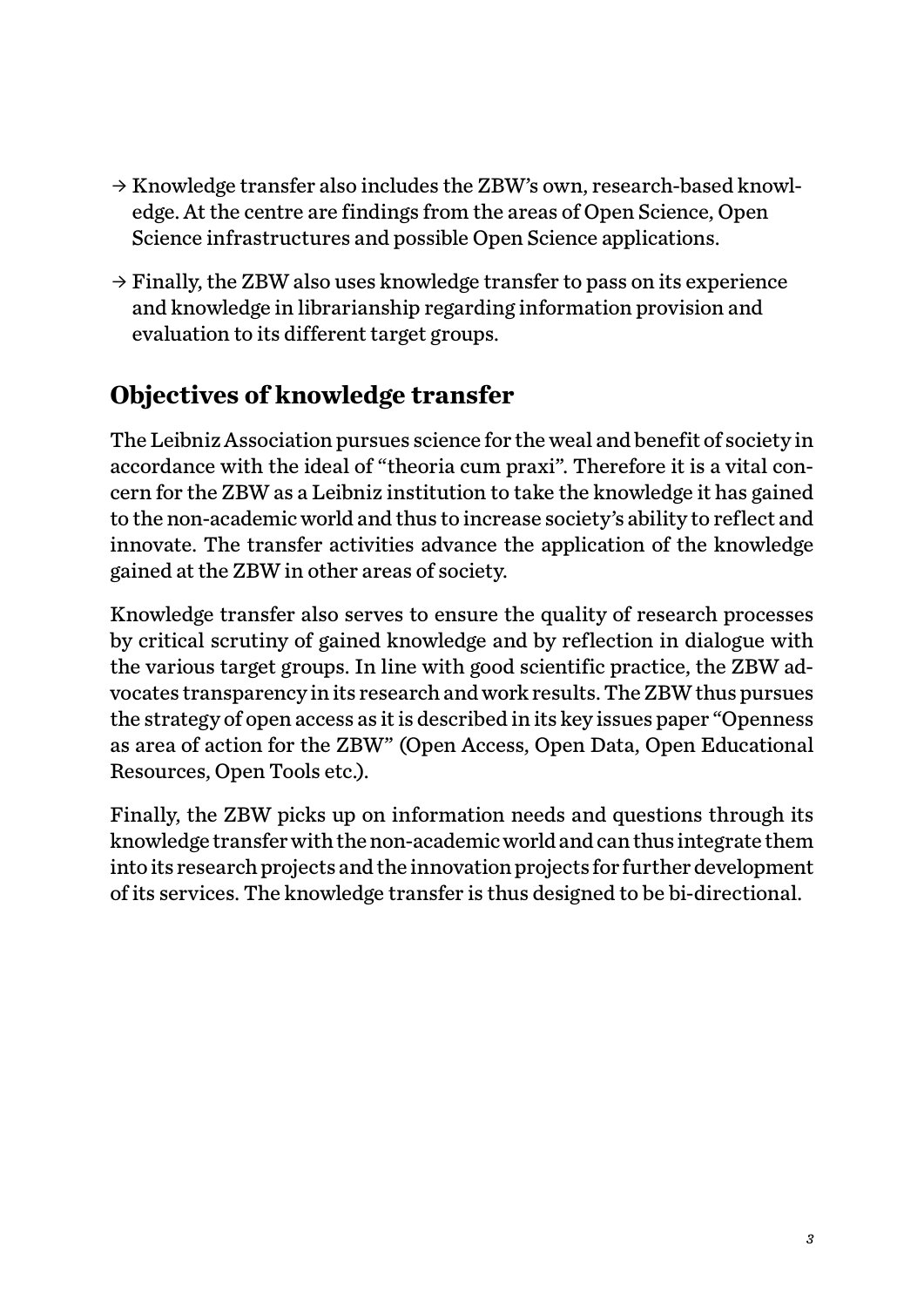#### **Target groups of knowledge transfer**

In principle, the ZBW is open towards all interested groups for transfer offers. However, the ZBW focuses particularly on the groups of politics, media professionals, media business and the interested public.

- $\rightarrow$  The target group politics includes political decision makers and other political actors whom the ZBW informs and advises about its research topics and library expertise, but also on developments in economic policy. These transfer activities include the advisory activities in science and economic policy at state and federal level, as well as committee work at national, European and international level. The ZBW provides support for political discussions and ensures that scientific findings can enter into the shaping of science and economic policy, e.g. the development of funding programmes.
- $\rightarrow$  Media professionals, especially from the fields of science and business journalism, constitute an important target group in the context of knowledge transfer. Finding and evaluating information is a key expertise of the ZBW that can be passed on in dialogue with media professionals as well as enriched by their knowledge.
- $\rightarrow$  Media business is another important addressee of the ZBW. Media business includes, among others, publishers and providers of research and publishing services. Knowledge transfer in this area focuses on publication markets, scholarly publishing behaviour and licence management and administration. Recent research findings can be transferred, important questions can be picked up and integrated into new research projects through dialogue with media business.
- $\rightarrow$  Finally, the interested public is an important target group in the context of knowledge transfer. This includes people interested in dialogue on topics such as open data, free educational resources or information search and evaluation. The dialogue with society aims to strengthen the trust in science and to develop an understanding of scientific contents and methods. It also offers oportunities to pick up on the information needs of society.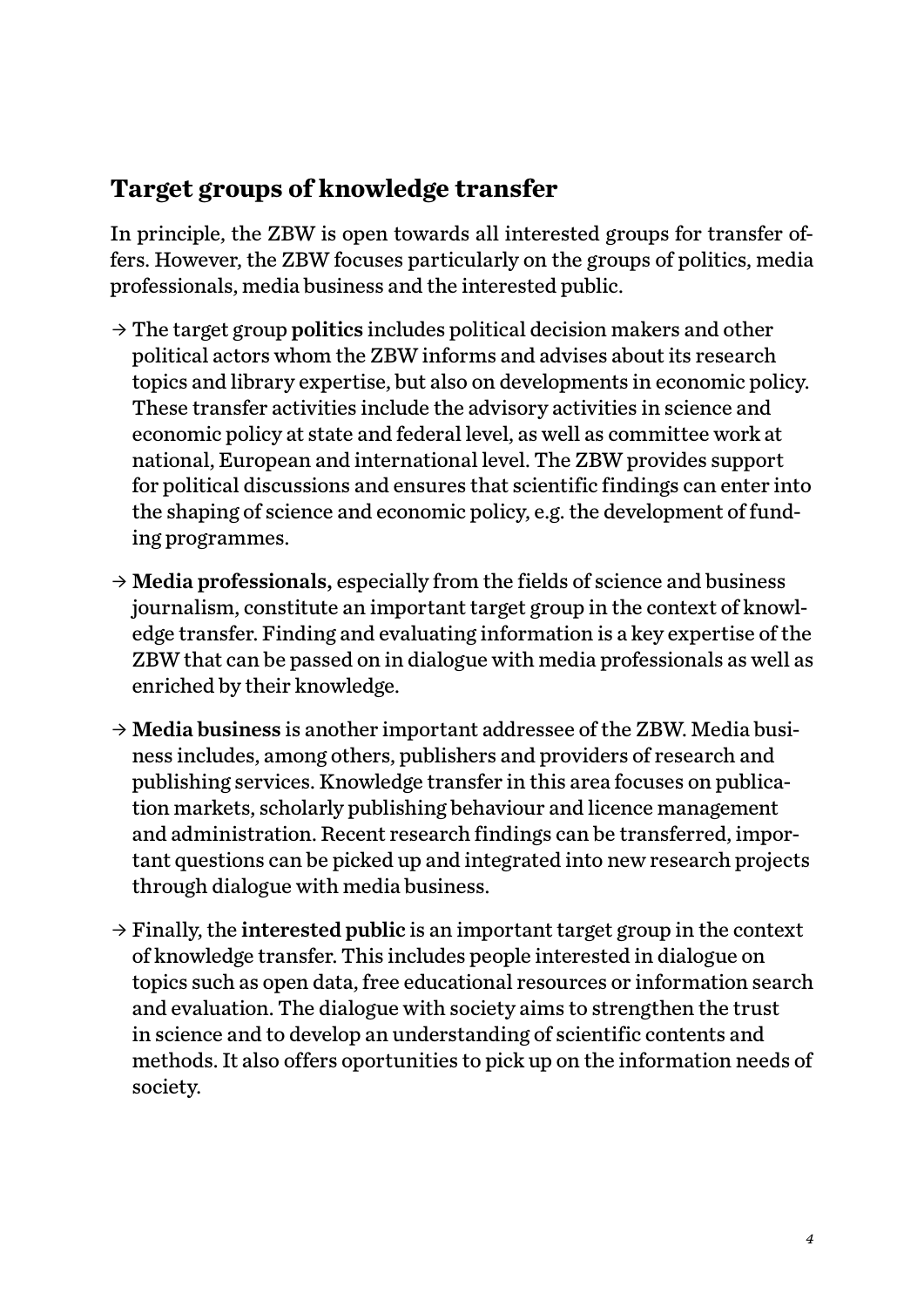#### **Actions of knowledge transfer**

The ZBW aims to pass on its knowledge and to promote digital and analogue transfer formats that serve exchange and networking. Knowledge transfer includes all activities that impart knowledge, technologies, skills and the understanding of science cultures to all target groups, and also foster dialogue with these groups. All actions of knowledge transfer are specifically customised to the different needs of the respective target group.

The ZBW already communicates through internal and external formats and communication channels and continuously develops new and in particular digital formats to improve the exchange of various contents with its target groups.

Among these are:

- ȹ publications / journals "Wirtschaftsdienst" and "Intereconomics"
- $\rightarrow$  videos / tutorials
- $\rightarrow$  podcasts
- $\rightarrow$  infographics
- $\rightarrow$  lectures
- $\rightarrow$  events
- $\rightarrow$  workshops / seminars
- $\rightarrow$  competitions
- $\rightarrow$  conversations in social media
- $\rightarrow$  advisory work
- $\rightarrow$  committee work

Formats with a high degree of interactivity – such as events or conversations in social media – allow the ZBW to pick up on questions and information needs of the target groups.

Successful knowledge transfer depends on the skills and the motivation of employees. Therefore custom-fit trainings and upskillings are offered for employees engaged in knowledge transfer. Participation of these employees in corresponding forums or trainings of the Leibniz Association is also intended.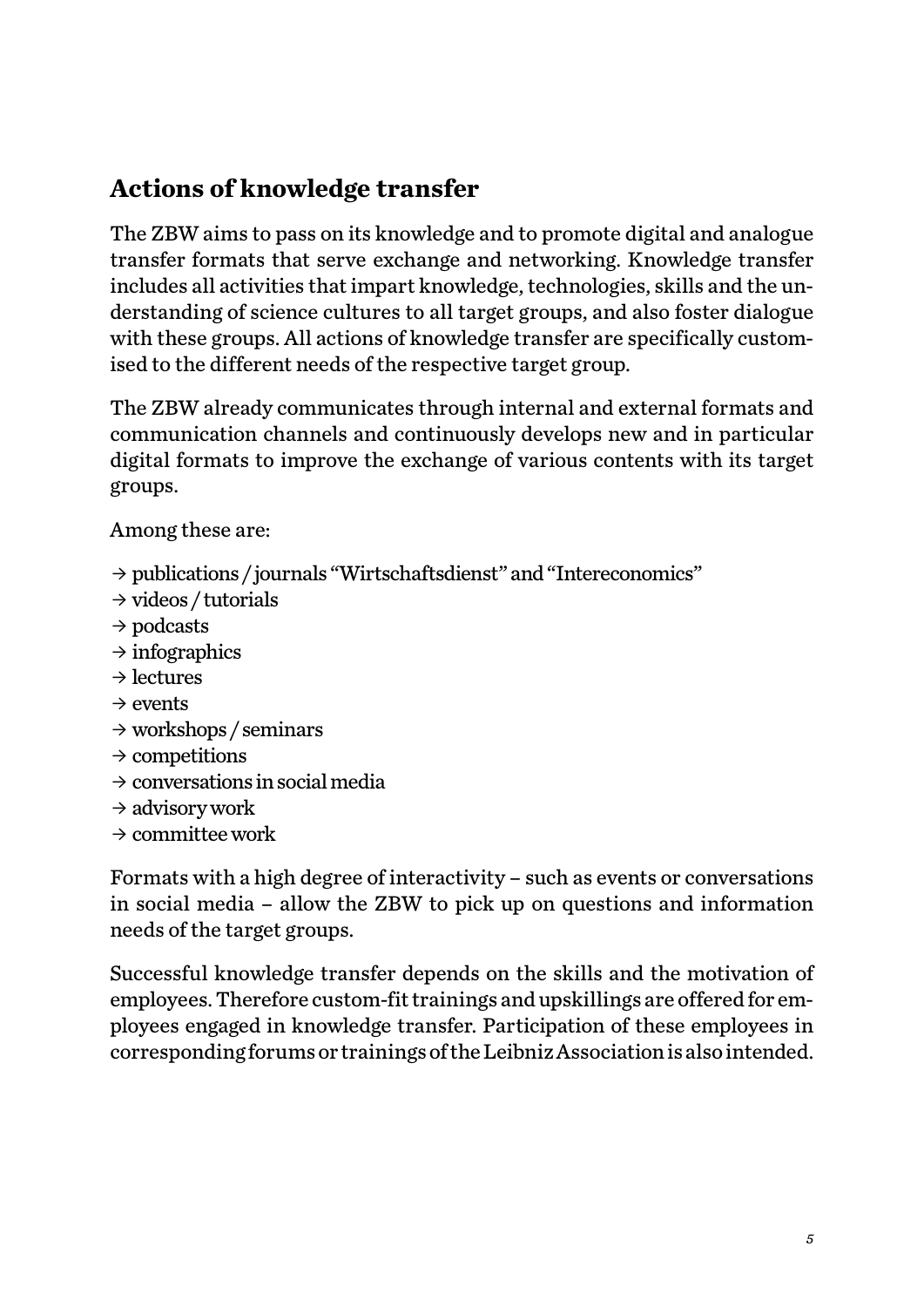The following skills are required in employees for the task of transfer:

- $\rightarrow$  comprehensible editing of scientific contents
- $\rightarrow$  written, oral or visual presentation of contents
- $\rightarrow$  creativity to gain attention for certain contents
- $\rightarrow$  analytic skills regarding the needs of target groups
- $\rightarrow$  ability to empathise with the life and work situations of other age groups and professions

The appreciation of transfer services drives the systematic anchoring of a knowledge transfer culture at the respective levels of the ZBW.

The ZBW appoints a knowledge transfer officer who continuously monitors and develops knowledge transfer actions.

#### **Evaluation and further development of knowledge transfer**

The ZBW aims to break new ground in knowledge transfer so that knowledge gained can be exchanged with all interested target groups in the best possible way. With regard to evaluation and further development of transfer offers, a distinction must be made between knowledge transfer that occurred and that which succeeded. Knowledge transfer has occurred if content was transmitted from the sender to the receiver through a channel. Knowledge transfer has succeeded if the receiver has adopted the transmitted knowledge and integrated it into his/her actions and possibly even refined it. The ZBW always strives for a successful knowledge transfer.

The fundamental objective is to document and evaluate successful knowledge transfer in the long term as best as possible. So far, the Leibniz Association has not established uniform indicators for the evaluation of transfer actions. Therefore, as a first step, transfer actions and processes will be documented at the ZBW through verbal accounts and descriptions. This procedure represents a qualitative evaluation of transfer offers. In a second step, quantitative indicators will be developed in the long term and used for the evaluation of transfer actions regarding their visibility, efficacy and sustainability.

In the future, the ZBW will also engage to discover and promote new transfer potentials. Here the expansion of digital transfer offers can increase the scope of knowledge transfer. Other target groups can be reached and alerted to the ZBW's transfer offers by providing content in easy language.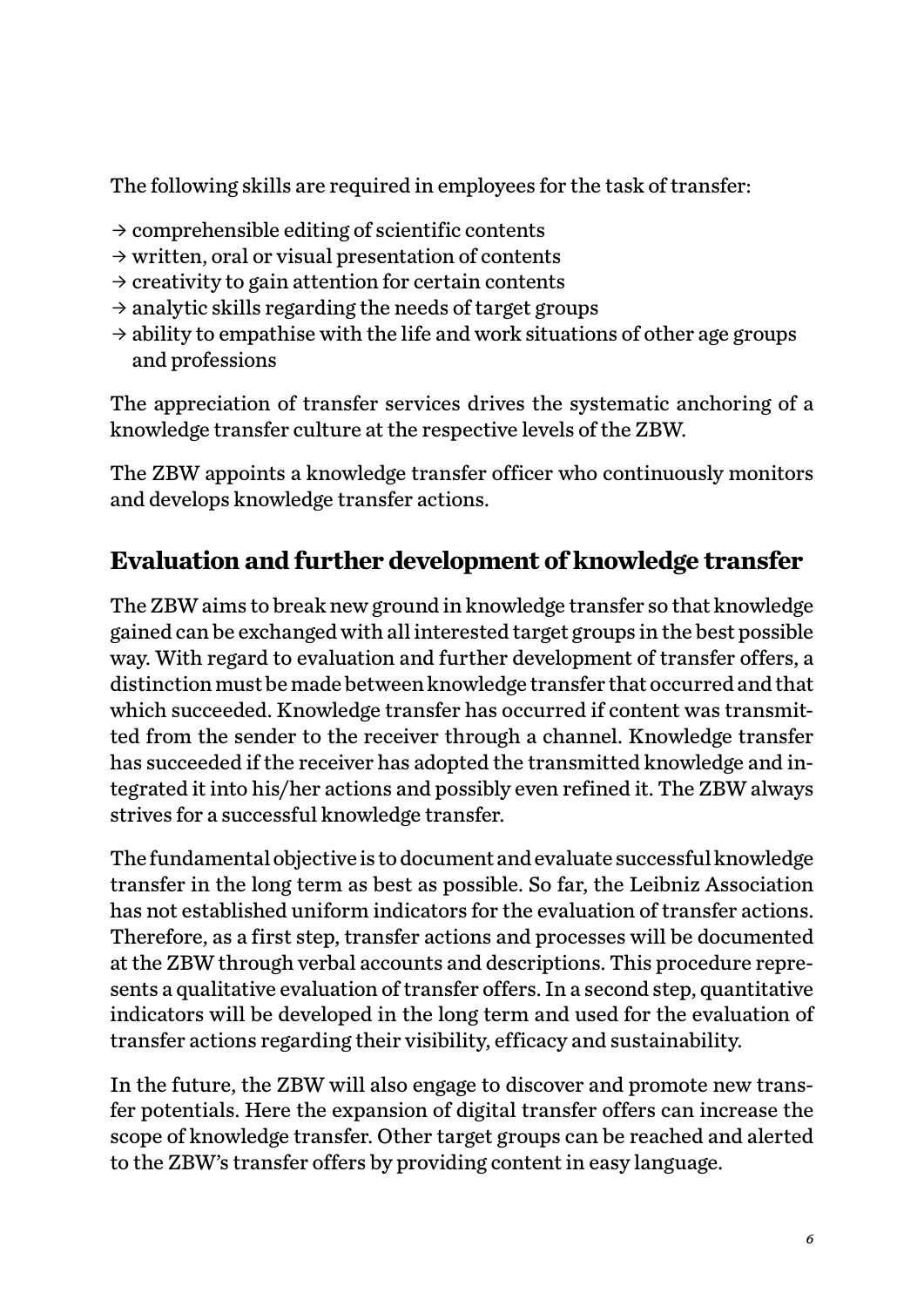#### **Range of offers: knowledge transfer activities of the ZBW**

The ZBW's activities in the context of knowledge transfer presently cover a wide range of offers.

The journals Wirtschaftsdienst and Intereconomics – rich in tradition, independent and unique – provide transfer from economics to politics and society. Economists use these Open Access platforms to discuss current topics in economic policy. The editors of both journals have a significant share in the customising of content for specific addressees. In addition, the ZBW offers access to comprehensive economic information for all interested persons from the academic and non-academic world with its portal EconBiz ([https://](https://www.econbiz.de) [www.econbiz.de\)](https://www.econbiz.de).

For students of the final three years at high schools, who represent an important part of the interested public, an annual specific transfer format is provided. The nationwide competition of the YES! project introduces economic topics and teaches research, information and presentation skills. In this project, the ZBW combines its own research on Open Science with the skills of economic researchers and imparts them to students. Knowledge transfer takes place between science and school.

The Marketing & Public Relations division has created communication structures specifically for transferring research findings into the non-academic world. Among these are ZBW videos on YouTube, ZBW annual reports and newsletters as well as online formats such as blog, podcast and Twitter.

The Open Science Transfer department focuses on fostering Open Science culture and the corresponding working method in different target groups. The annual Open Science Conference and the associated Barcamp Open Science play an essential role here. They serve to exchange and transfer the Open Science idea between science, politics and media business. The ZBW leads the organisation and hosting of these events.

Finally, the exchange with the interested public is promoted by events such as the "Night of Science" or "Digital Week". Here the focus is on the exchange of the ZBW's research-based knowledge and its library expertise regarding information provision and evaluation. In the context of *Leibniz at Bundestag* ZBW employees can enter into direct dialogue with Bundestag deputies – and thus influential representatives of politics.